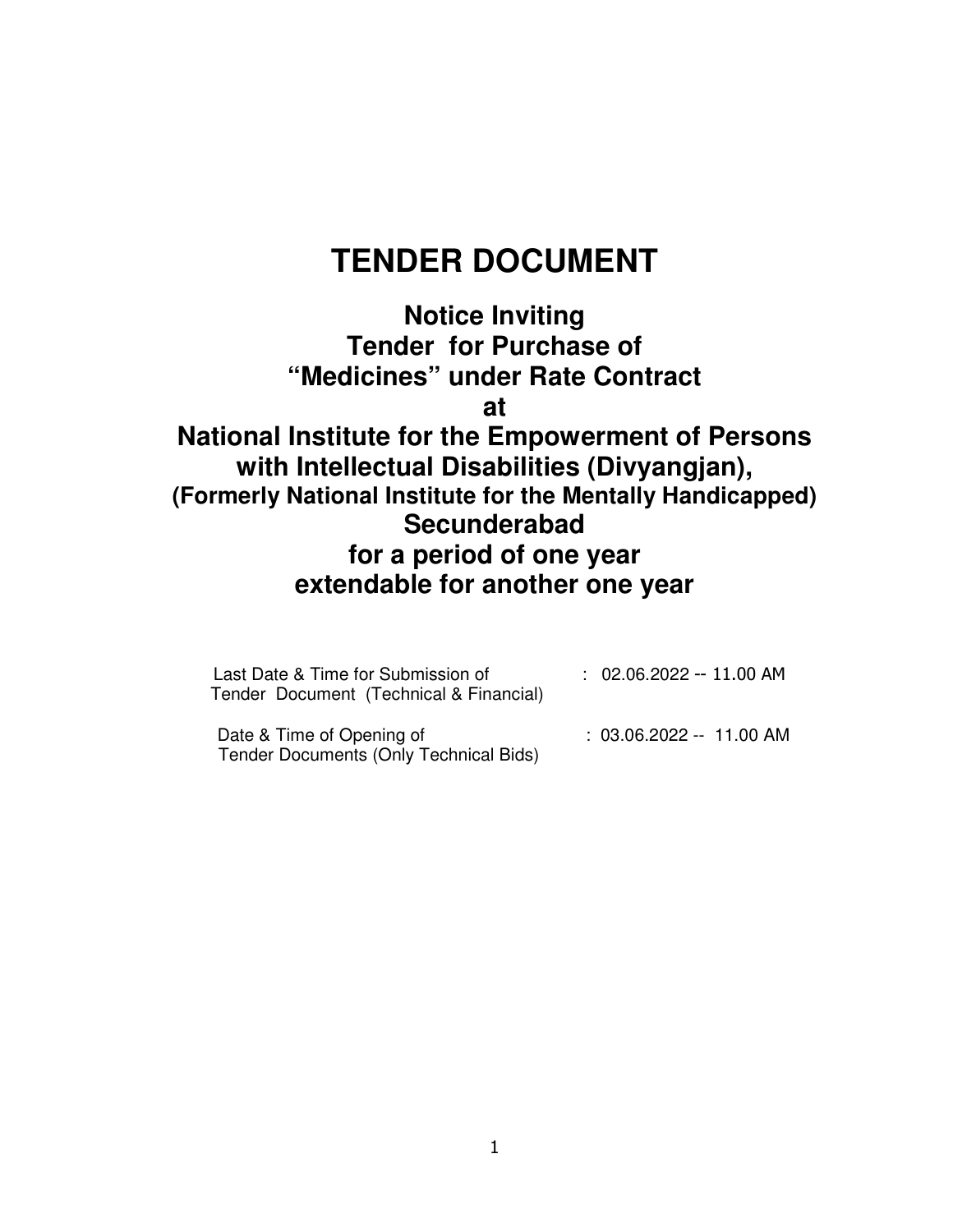## **NATIONAL INSTITUTE FOR THE EMPOWERMENT OF PERSONS WITH INTELLECTUAL DISABILITIES (DIVYANGJAN) (Formerly National Institute for the Mentally Handicapped) Manovikas Nagar, Secunderabad – 500 009 Web Site: www.niepid.nic.in Mail Id: nimh.director@gmail.com purchase.nimh2011@gmail.com**

### **NOTICE INVITING TENDER FOR SUPPLY OF "MEDICINES" UNDER RATE CONTRACT AT NIEPID, SECUNDERABAD FOR A PERIOD OF ONE YEAR EXTENDABLE FOR ANOTHER ONE YEAR**

### **TENDER NO. 01/2022-23**

| Name of the Item                                                           | : "Medicines" Under Rate Contract for a period of<br>one year extendable for another one year<br>(as per the Details/ Description<br>mentioned in Price Bid). |                                                                                                                                                 |  |  |  |  |  |  |  |
|----------------------------------------------------------------------------|---------------------------------------------------------------------------------------------------------------------------------------------------------------|-------------------------------------------------------------------------------------------------------------------------------------------------|--|--|--|--|--|--|--|
| Date & time for submission of<br>Tender/Quotation                          |                                                                                                                                                               | : 02.06.2022 at 11.00 AM                                                                                                                        |  |  |  |  |  |  |  |
| Date & Time for opening of<br>Tender / Quotation<br>(Technical Bid $- A$ ) |                                                                                                                                                               | 03.06.2022 at 11.00 AM                                                                                                                          |  |  |  |  |  |  |  |
| Address for submission of tender :                                         |                                                                                                                                                               | National Institute for the Empowerment of<br>Persons with Intellectual Disabilities (Divyangian),<br>Manovikas Nagar,<br>Secunderabad - 500 009 |  |  |  |  |  |  |  |
| Place of opening of the tender:                                            |                                                                                                                                                               | National Institute for the Empowerment of<br>Persons with Intellectual Disabilities (Divyangjan),<br>Manovikas Nagar,<br>Secunderabad - 500 009 |  |  |  |  |  |  |  |
| Note:                                                                      |                                                                                                                                                               |                                                                                                                                                 |  |  |  |  |  |  |  |

1. Please go through the conditions of the tender document and ensure all the conditions are complied with. Incomplete tenders will be rejected at the discretion of the competent authority of NIEPID.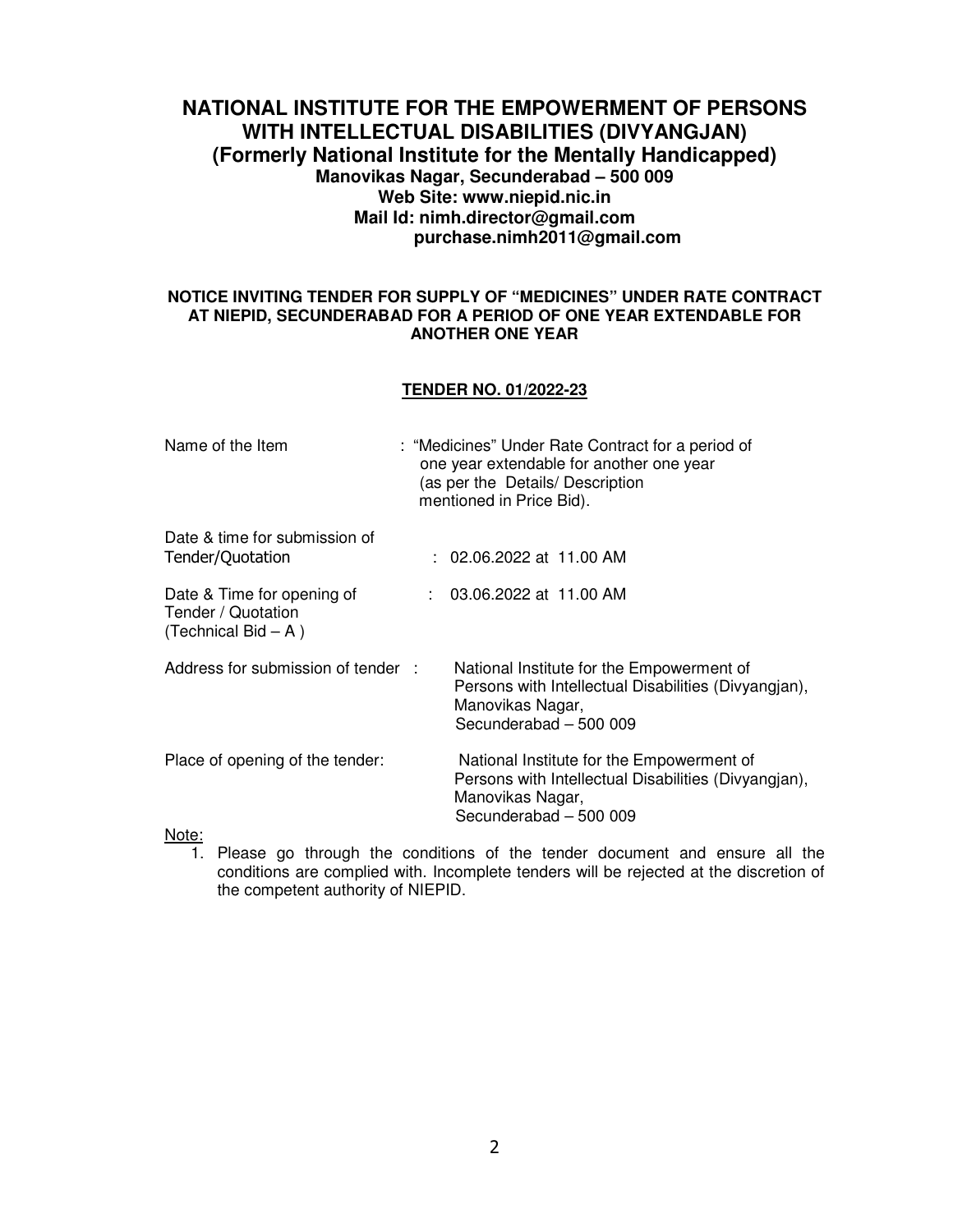# **TECHNICAL BID - A**

## **QUESTIONNAIRE TO BE FILLED UP BY THE AGENCY APPLYING FOR TENDER FOR "MEDICINES UNDER RATE CONTRACT"**

| 1. | (a) Name of the Firm / Agency<br>(Full Address with Tel. No)<br>(b) Status of Agency<br><b>Including Partners</b>                                                                                                                                                                             |  |
|----|-----------------------------------------------------------------------------------------------------------------------------------------------------------------------------------------------------------------------------------------------------------------------------------------------|--|
| 2. | Details of any Tie $-$ ups<br>(Please attach)                                                                                                                                                                                                                                                 |  |
| 3  | The bidder should have annual turnover<br>of 20 lakhs for the past 3 financial years<br>(,2020-21,2019-20, 2018-19)<br>duly authenticated by Chartered Accountant.<br>Submit Profit and Loss account and Balance<br>Sheet (please enclose copies)                                             |  |
| 4. | Name of 3 different clients wherein similar<br>products have been provided.<br>Attach copies of 03 work orders<br>of value of Rs.2 lakhs and above for<br>each client in the preceding 3 years                                                                                                |  |
| 5. | Registration No. of the Firms / Agency<br>under State Govt. or any other<br>Act. (enclose copy)                                                                                                                                                                                               |  |
| 6. | Income Tax No. / PAN No.<br>(enclose copy)                                                                                                                                                                                                                                                    |  |
| 7. | <b>GST Registration No (Attach copy)</b>                                                                                                                                                                                                                                                      |  |
| 8. | Solvency Certificate from the reputed<br>banks for an amount of Rs 5.00 Lakhs<br>to be submitted which should not be older than<br>3 months as on last date of submission of<br>tender document.                                                                                              |  |
| 9. | (a) Manufacturers should submit copies<br>of their Manufacturing License, Drugs<br>License, CIN (Corporate Indentity Number)<br>(b) Authorized dealers should attach<br>Authorization or Distributorship or Dealership<br>as the case may be certificates from the<br>concerned Manufacturers |  |
|    |                                                                                                                                                                                                                                                                                               |  |

10. Details of EMD submitted.  $\qquad \qquad :$ (RTGS details to be uploaded)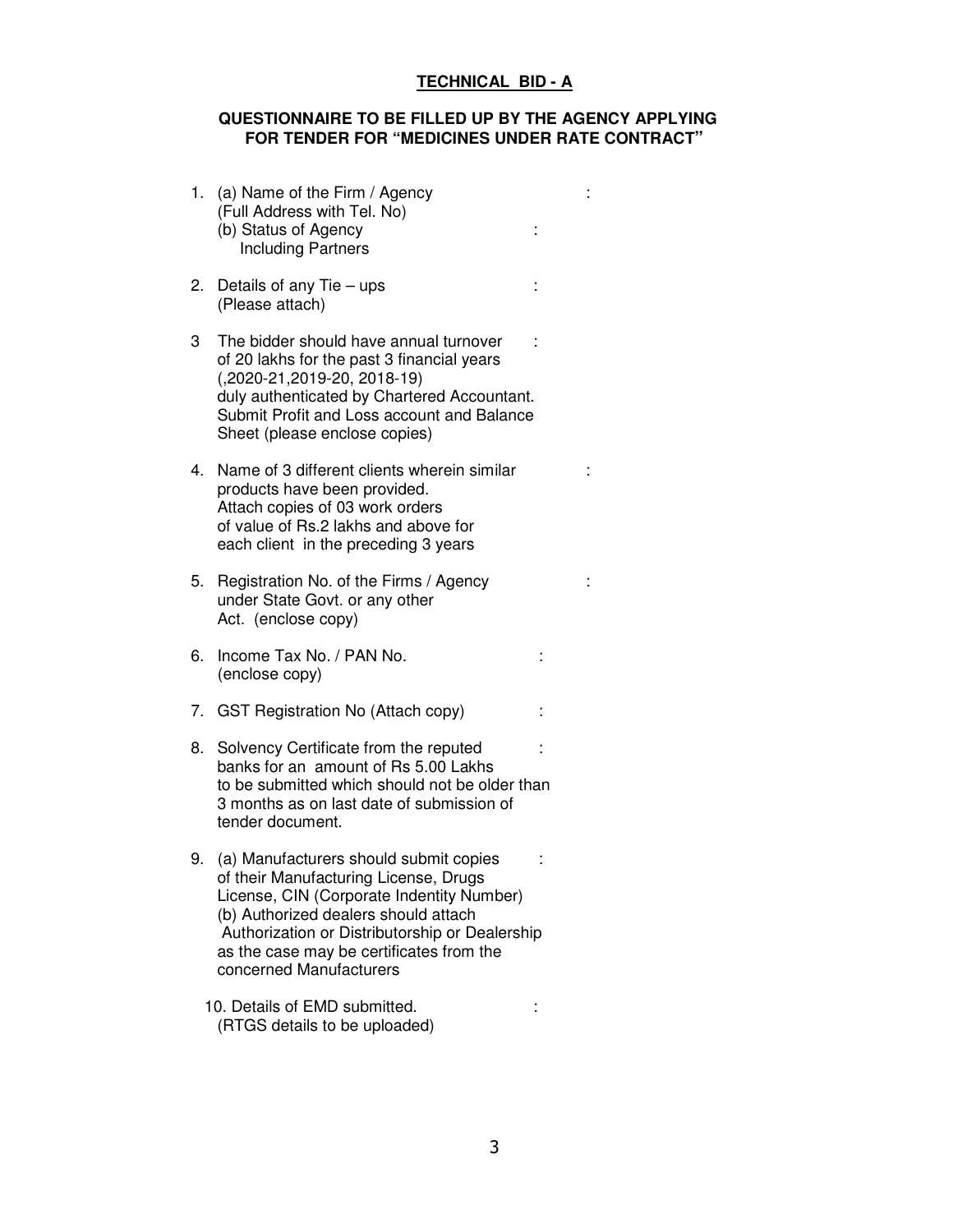12. The bidder must submit a self certificate : that it has not been blacklisted by any Govt./Other Agency since its inception.

13. Total\_\_\_\_\_\_ number of pages submitted

Date: Case of the Bidder or his Authorized Signatory with Seal of the Agency / Firm.

Place: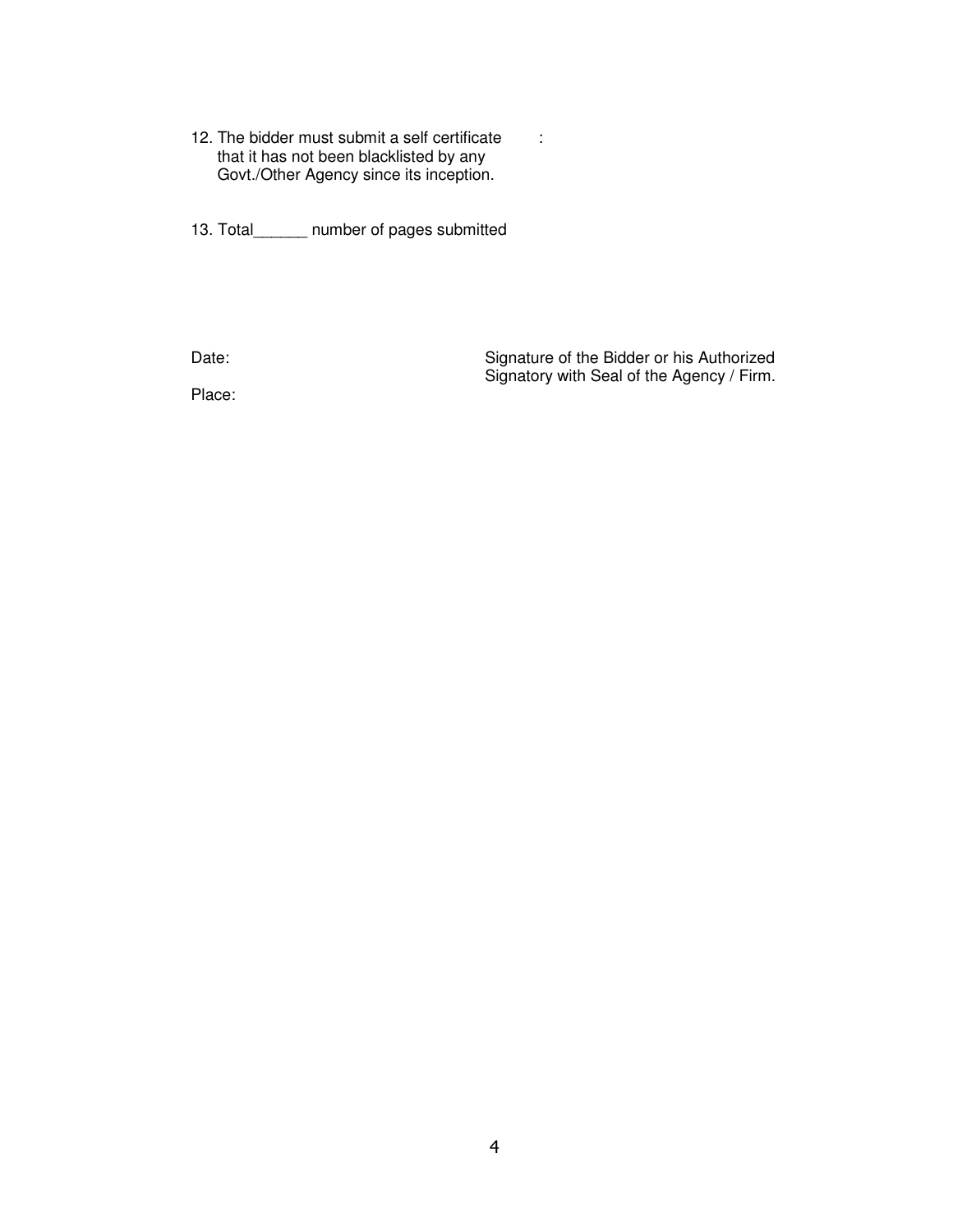## **GENERAL CONDITION OF THE TENDER**

- 1. The tender shall be opened on **03.06.2022** at 11.00 am. or on such later date, as may be notified by NIEPID. If the said date is declared as holiday at a later date, the tender will be opened on the next working day.
- 2. The tender shall remain open for acceptance for One hundred & twenty (120) days from the date of opening of tenders by National Institute for the Empowerment of Purchase with Intellectual Disabilities (NIEPID). The time limit for acceptance may be extended by NIEPID at its discretion for such further period, as it may notify.

 **The tender has to be submitted through www.eprocure.gov.in/eprocure only. In Tenders by Organization, select National Institute for the Mentally Handicapped and select the tender and download.** 

3. The invitation to tender calls for bid proposals in two parts viz., Technical Bid and Price Bid.

Technical Bid shall consist of EMD for the required amount as per the tender documents and technical details which is required to be submitted online

(a) The cost of the Earnest Money Deposit of **Rs.10,000/-** (Rupees Ten Thousand Only) transferred through RTGS to 3631010100000025, IFSC Code – PUNB0453800, Punjab National Bank, Manovikasnagar, Secunderabad – 500 009 on or before opening of the tender. The details of UTR No. is required to be submitted online.

(b) Price Bids shall consist of item-wise price details in the given proforma as per the BOQ chart available in the financial bid of the tender document online.

(c) The technical bid and the price bid are to be submitted online separately.

(d) At the time and date of opening of tender, only technical bids shall be opened online.

(e) The time and date of opening of price bids shall be intimated to the technically qualified bidders through online.

(f) Tender not complying with the above conditions are liable to be rejected without any further reference.

(g) This tender document is not transferable. The tendered work if awarded, is not transferable.

(h) The Institute reserves the right to accept or reject any or all the tenders without assigning any reasons thereof and also relax the conditions of the tender at the discretion of the competent authority.

4. Tender received from firms and individual who are not authorized dealers but only authorized to quote on behalf of the manufacturer or dealer shall not be accepted. Authorized dealers should attach Authorization or Distributorship or Dealership as the case may be certificates from the concerned Manufacturers which should be valid at the time of tender. Computer generated letter heads of the manufacturer and such certificates will not be treated as valid authorization. A Gazetted Officer or Notary, however, should duly attest Photostat copies. Original Certificate should be produced at the time of opening of the tender / quotation, if demanded.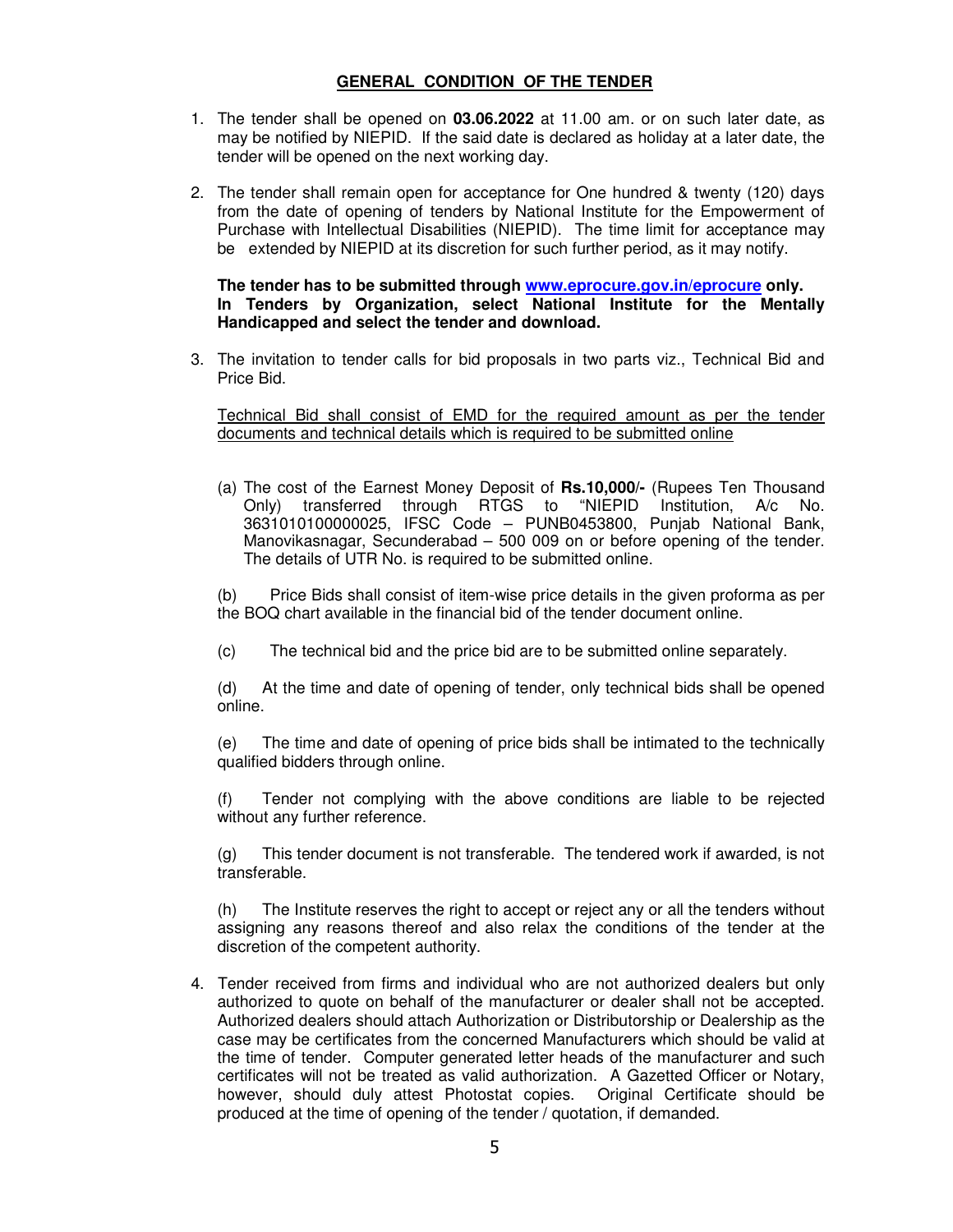- 5. Manufacturers should submit copies of their Manufacturing License, Drugs License, CIN (Corporate Indentity Number) and other relevant permission / licenses required for such manufacturing, duly attested by a Gazetted Officer or Notary. Original Certificates should be produced at the time of opening, if demanded. All the documents to be scanned and uploaded online while submitting the bids. All the copies are to be scanned and uploaded in the tender document online only.
- 6. All tenderer should quote his / her rates in terms of Indian Rupees inclusive of all taxes and duties.
- 7. All tenderers should quote the price for 10 tabs/bottles only. Measuring caps over the syrup bottles are mandatory. Firms/agencies quoting the price other than 10 tabs/bottles will be rejected summarily.
- 8. The specification submitted should match with the specification mentioned in the Tender Schedule.
- 9. If any tenderer violates or fails to fulfill any one of the above mentioned requirements, his or her tender may be liable to be rejected.
- 10. Once the rate is accepted by the NIEPID and communicated to the successful tenderer, the same shall remain valid throughout the period of the agreement as may be executed in due course with the approved tenderer and no further price escalation will be allowed during such validity period which shall normally be a period of 12 months from the date of execution of the agreement and may be extended for a further period of one year subject to satisfactory performance and if mutually agreed upon by both the parties. Any reduction in prices in the market during the contract period, the successful agencies should charge the reduced price.
- 11. A successful tenderer will have to supply the medicines within the period fixed by the Department / Authority. If the supply cannot be made within the stipulated period without any intimation, the Department has the right to procure the materials from any other source and the differences in prices, if any, will be realized from the Security deposit of the approved supplier, as mentioned herein, without assigning any reason thereof. Also the demurrage charges will be applied to the delayed supply  $@$  0.5% per week. If the delay is for 01 or 02 days, complete 01 week demurrage charges will apply.
- 12. The NIEPID reserves the right to accept or reject any tender without assigning any reason thereof.
- 13. Payments will be made only after the medicines are received in full and good condition to be certified by the Indentor and after completion of satisfactorily supply. There shall not be any advance payment and no such request shall be entertained.
- 14. Any attempts of negotiation / campaign, direct or indirect, on the part of a tenderer with the authority to whom he has submitted the Tender or the authority who is competent finally to accept, shall render such Tender liable to be excluded from consideration.
- 15. Non supply/part supply of medicines by the successful agencies will be treated as defaulter by this Institute. Accordingly the complete security deposit of the defaulting agency will be forfeited.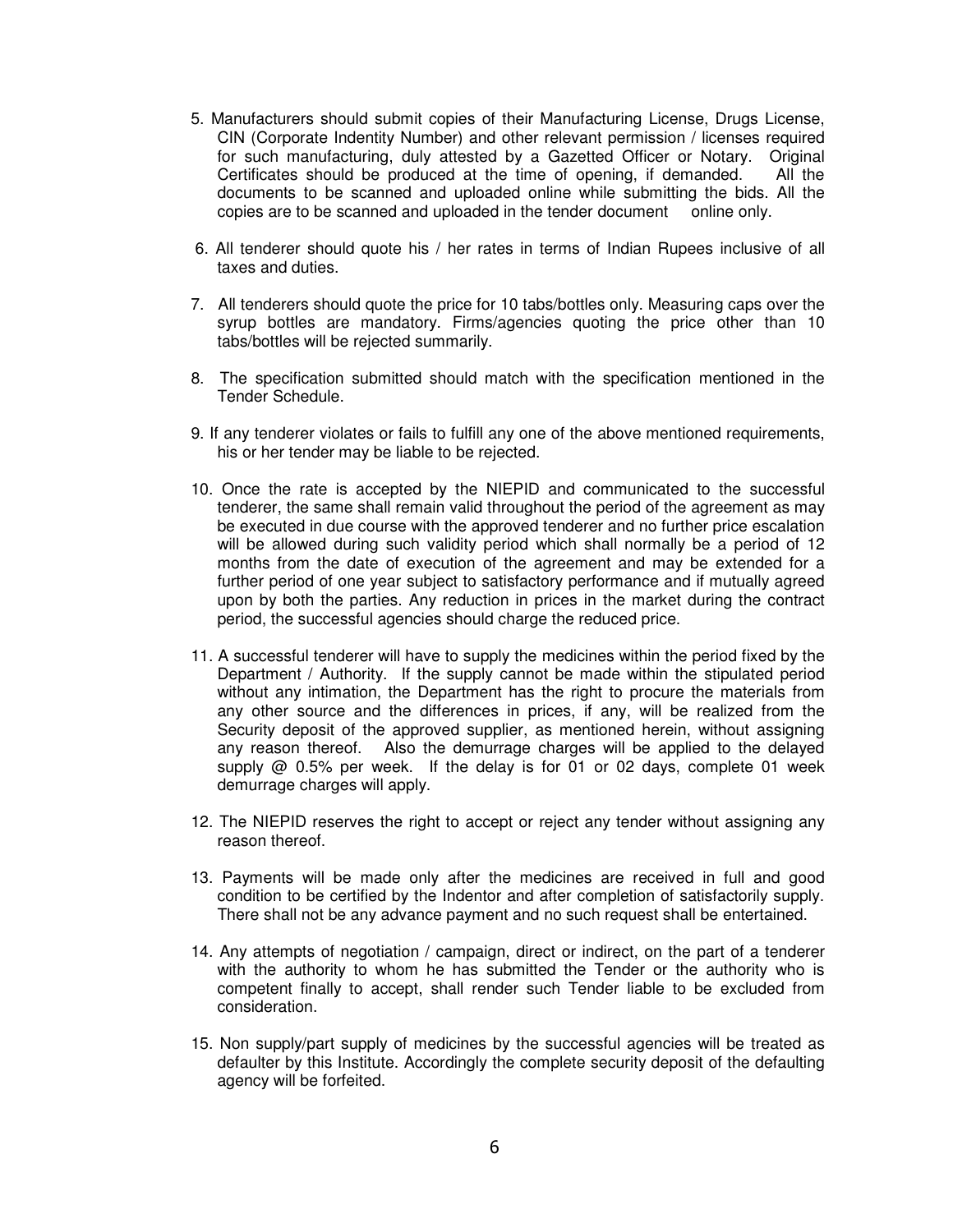- 15. Late / delayed tenders shall not be accepted by e-procure portal. Any other / further clarifications in connection with submission of the tender may be made from the purchase department during office hours on all working days.
- 16. On award of contract to the agencies, during the course of supply of medicines, the agency should print/stamp with "GOVT SUPPLY NOT FOR SALE" on medicines strip/bottle/capsules.
- 17. The Institute has right to enter into rate contract with all medicines or as deemed fit by the Institute.
- 18. On award of contract to the agencies, during the course of supply of medicines, if the medicines are found to be having side effects to the patients visiting at NIEPID, the agency will be liable to be black listed.
- 19. The Estimated cost of the medicines requirement per year is approximately Rs.6.00 lakhs (Rupees Six lakhs) only.
- 20..The details of the Medicines to be supplied are furnished at Annexure-I.

21. Exemption from tender fee cost and EMD will be applicable only to the bidders who attach valid documents as per public procurement policy for MSEs, Govt of India.

21. The bidder must submit a self certificate that it has not been blacklisted by any Govt./Other Agency since its inception.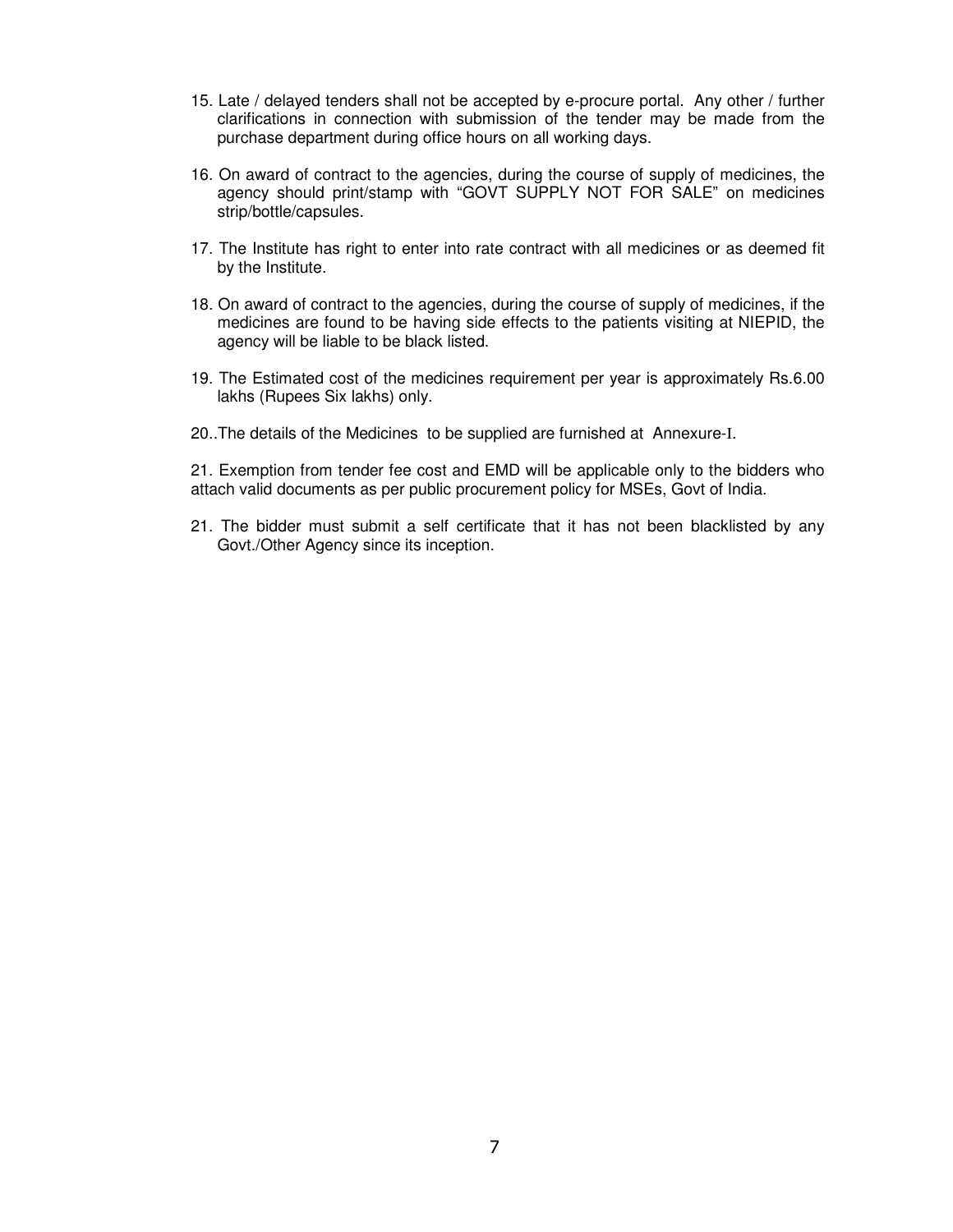# List of Medicine

| SI.No | <b>Name of Medicine</b>                               |
|-------|-------------------------------------------------------|
|       | TAB.CARBAMAZEPINE 400 mg                              |
| 2     | TAB.OXCARBAZEPINE 150mg                               |
| 3     | TAB.OXCARBAZEPINE 300 mg                              |
| 4     | TAB.PHENOBARBITONE 60 mg                              |
| 5     | SYP. SODIUM VALPROATE - 200mg/5ml with measuring caps |
| 6     | TAB.ZONISAMIDE 25 mg                                  |
|       | TAB.CHLORPROMAZINE 50 mg                              |
| 8     | TAB.CHLORPROMAZINE 100 mg                             |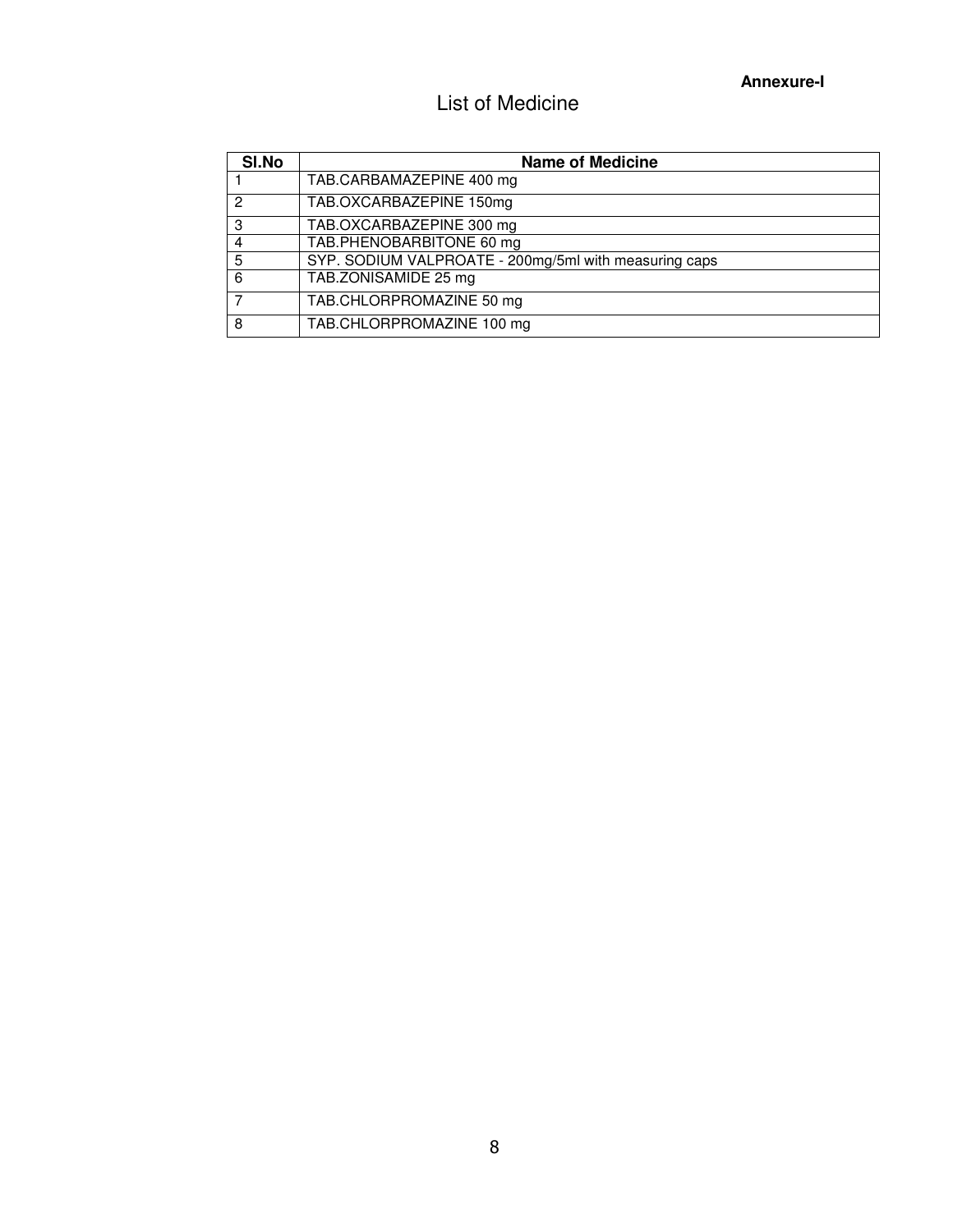### **TERMS & CONDITIONS FOR PRICE BID**

- 1. The rates shall be on F.O.R. at NIEPID, Secunderabad.
- 2. The rates to be quoted strictly as per BOQ format in the financial bid online only.
- 3. Prices shall be firm until the completion of work or supply and no enhancements of rates will be done / is permitted because of any escalation.
- 4. Any reduction in prices in the market during the contract period, the successful agencies should charge the reduced price.
- 5. Once the rate is accepted by the NIEPID and communicated to the successful tenderer, the same shall remain valid throughout the life of the agreement as may be executed in due course with the approved tenderer and no further price escalation will be allowed during such validity period which shall normally be a period of 12 months from the date of execution of the agreement and may be extended for further period of one year subject to satisfactory performance and if mutually agreed upon by both the parties.
- 6. The successful bidder should submit the security deposit @3% of quoted medicines for which they are L1 and value will be calculated as per Annual Consumption of each medicine which will be mentioned post finalization in contract order. The security deposit should be in the form of Insurance Surety Bonds, an account payee Demand Draft, Fixed Deposit receipt from a Commercial Bank, Bank Guarantee from a Commercial Bank in favour of Director, NIEPID on award of the rate contract. The validity of the security deposit should be more than 02 months after expiry of the contract period.
- 7. The statutory deductions like Income Tax, WCT, GST TDS etc., as per standard norms will be made from the bills.
- 8. The taxes should be separately quoted and shall be payable as per existing Govt norms. Any increase or decrease will accordingly be regulated as per Govt norms.
- 9. NIEPID reserves the right to accept or reject any or part of offers without assigning any reasons.
- 10. The offers once received will not be returned to the agencies.
- 11. The supply of the medicines should be done within 30 days from the date of Purchase Order. In case of any delay, penalty will be charged as per rules.
- 12. The supply shall be made strictly in accordance with the terms, conditions and description stipulated in the agreement, and as per standard practice.
- 13. The successful agencies should submit an undertaking stating that the medicines being supplied are not having any side effects to the children with intellectual disabilities.
- 14. In case of any dispute, the decision of Director NIEPID shall be final.
- 15. The rate contract is initially for a period of 1 year, extendable by another one year subject to satisfactory performance and on mutual agreement.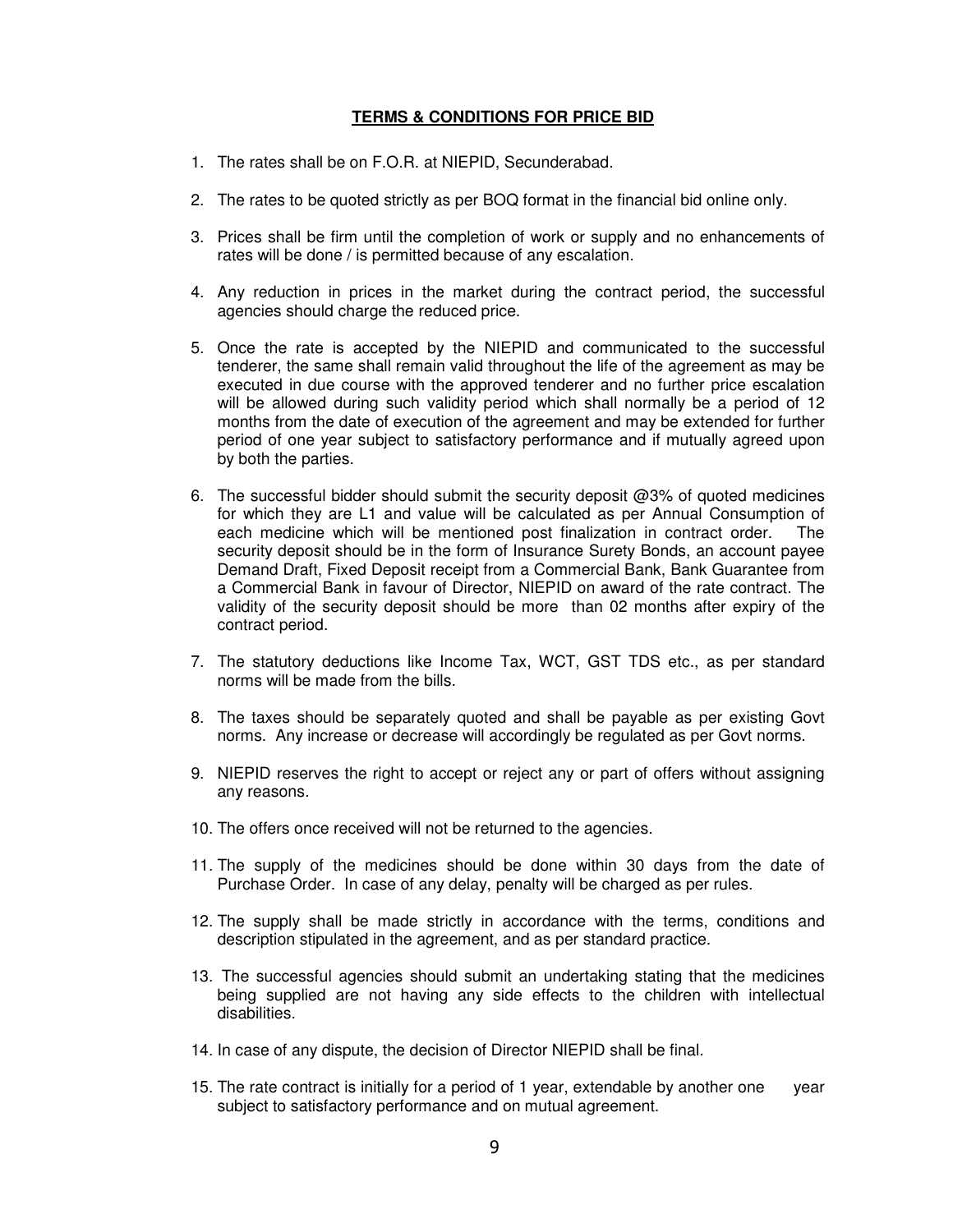# **ACCEPTANCE CERTIFICATE (FOR TECHNICAL BID)**

 I...................................................................................................(designation). .......................................................................................... of (Name of the Company) ............................................................................................. hereby accept the above-mentioned Terms & Conditions for procurement of medicines under rate contract for the year 2021-22 contract at NIEPID, Secunderabad.

> Signature & Company Seal

Date: ......................................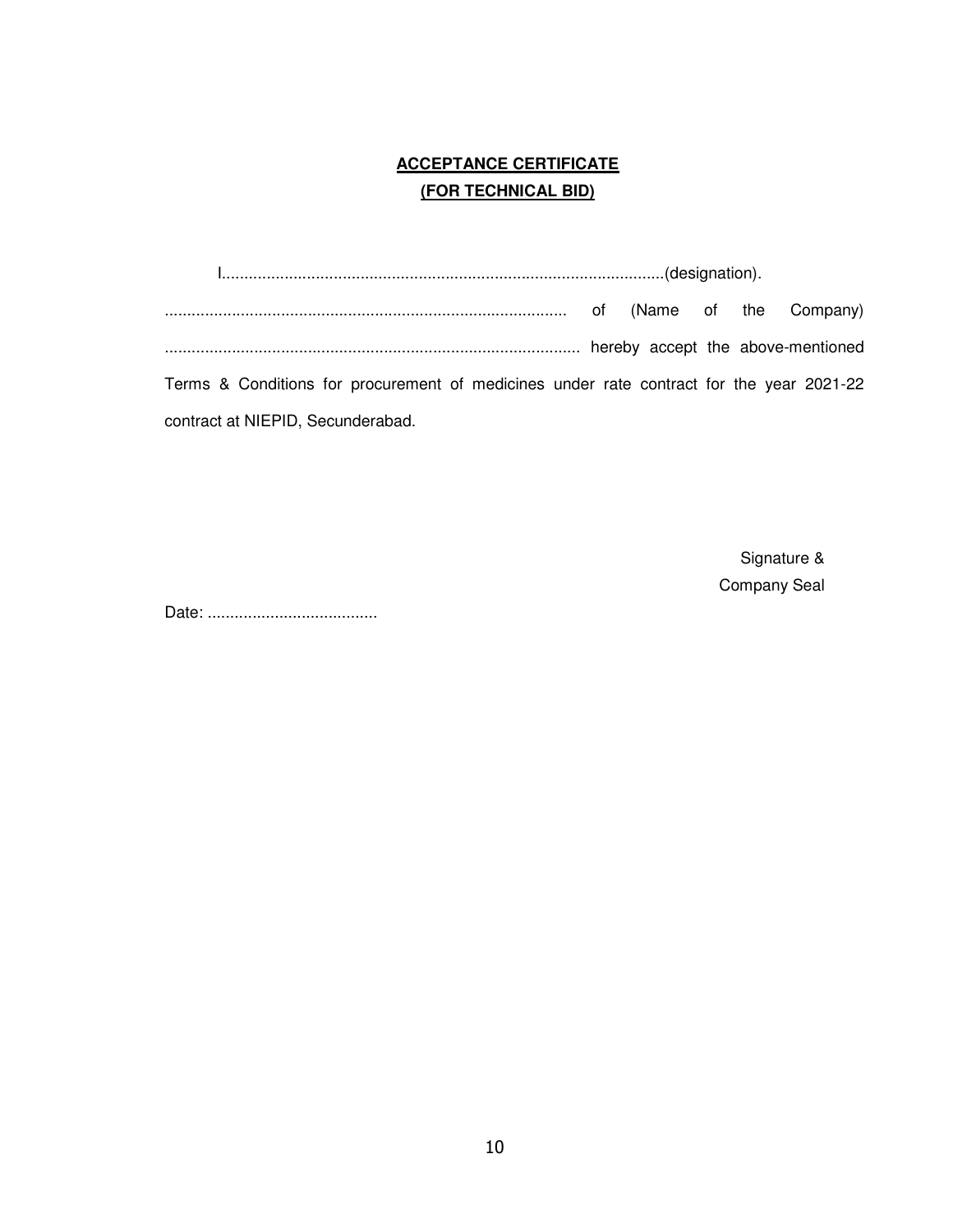# **ACCEPTANCE CERTIFICATE (FOR FINANCIAL BID)**

 I...................................................................................................(designation). .......................................................................................... of (Name of the Company) ............................................................................................. hereby accept the above-mentioned Terms & Conditions for procurement of medicines under rate contract for the year 2021-22 contract at NIEPID, Secunderabad.

> Signature & Company Seal

Date: ......................................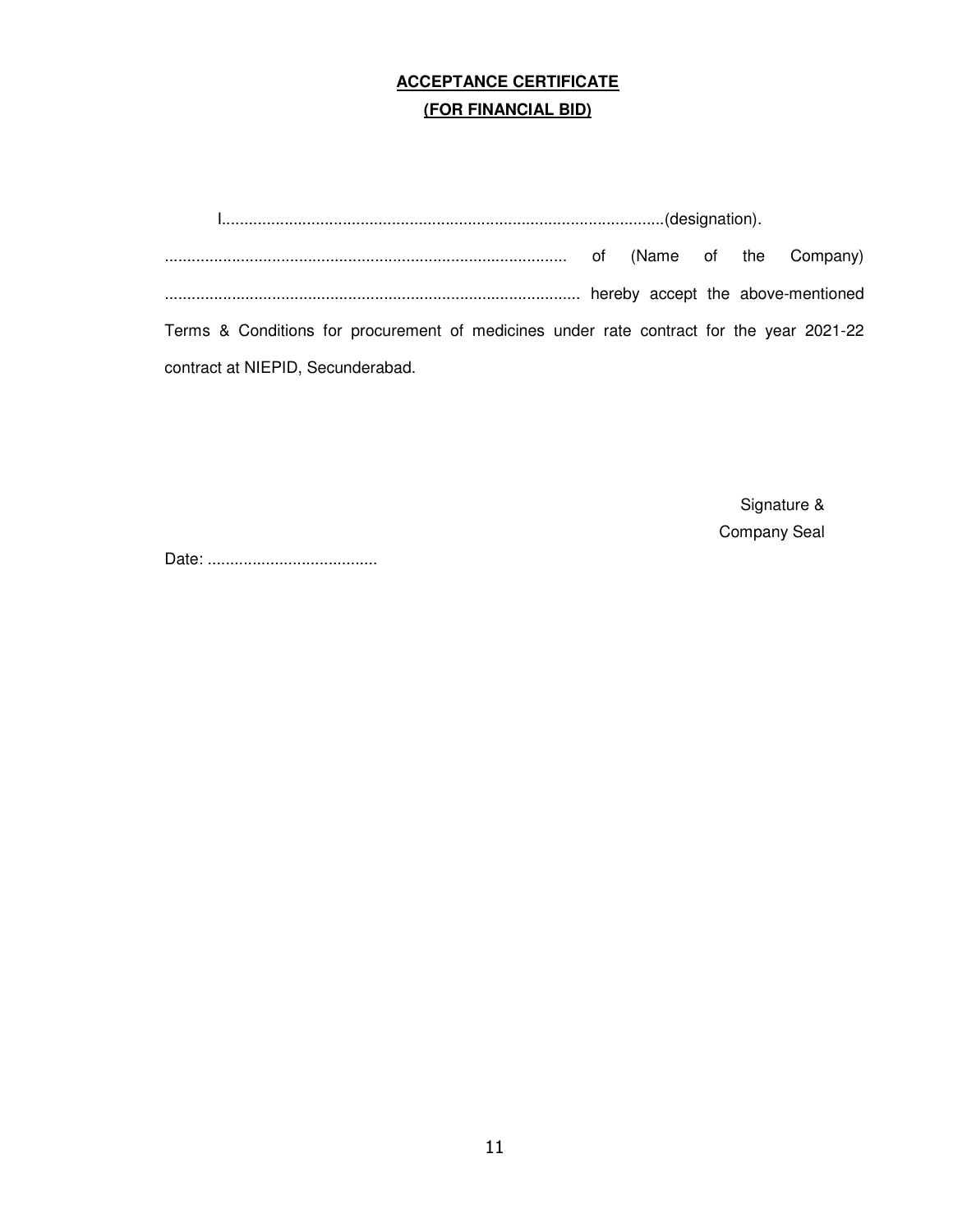| Financial Big is required to be submitted in the following format in Excel format only.                                                                                                                                                                                                                                                                |                         |                                   |                                                   |                                                |                                                                                                                          |                                                                    |                                                       |                                                                                          |                                                       |                                                                    |                                                                                                                             |                                                                                                                       |                              |
|--------------------------------------------------------------------------------------------------------------------------------------------------------------------------------------------------------------------------------------------------------------------------------------------------------------------------------------------------------|-------------------------|-----------------------------------|---------------------------------------------------|------------------------------------------------|--------------------------------------------------------------------------------------------------------------------------|--------------------------------------------------------------------|-------------------------------------------------------|------------------------------------------------------------------------------------------|-------------------------------------------------------|--------------------------------------------------------------------|-----------------------------------------------------------------------------------------------------------------------------|-----------------------------------------------------------------------------------------------------------------------|------------------------------|
| Validate<br><b>Help</b><br><b>Print</b><br>15<br><mark>טטע סכוויו</mark> ווה                                                                                                                                                                                                                                                                           |                         |                                   |                                                   |                                                |                                                                                                                          |                                                                    |                                                       |                                                                                          |                                                       |                                                                    |                                                                                                                             |                                                                                                                       |                              |
| Tender Inviting Authority: The Director, NIEPID, Secunderabad                                                                                                                                                                                                                                                                                          |                         |                                   |                                                   |                                                |                                                                                                                          |                                                                    |                                                       |                                                                                          |                                                       |                                                                    |                                                                                                                             |                                                                                                                       |                              |
| Name of Work: PROCUREMENT OF MEDICINES UNDER RATE CONTRACT FOR THE YEAR 2021-22                                                                                                                                                                                                                                                                        |                         |                                   |                                                   |                                                |                                                                                                                          |                                                                    |                                                       |                                                                                          |                                                       |                                                                    |                                                                                                                             |                                                                                                                       |                              |
| <b>Contract No: NIEPID/Medicines/2021-22</b>                                                                                                                                                                                                                                                                                                           |                         |                                   |                                                   |                                                |                                                                                                                          |                                                                    |                                                       |                                                                                          |                                                       |                                                                    |                                                                                                                             |                                                                                                                       |                              |
| Name of<br>the Bidder/<br><b>Bidding</b><br>Firm /<br>Company:                                                                                                                                                                                                                                                                                         |                         |                                   |                                                   |                                                |                                                                                                                          |                                                                    |                                                       |                                                                                          |                                                       |                                                                    |                                                                                                                             |                                                                                                                       |                              |
| <b>PRICE SCHEDULE</b><br>(DOMESTIC TENDERS - RATES ARE TO GIVEN IN RUPEES (INR) ONLY)<br>(This BOQ template must not be modified/replaced by the bidder and the same should be uploaded after filling the relevant columns, else the bidder is liable to be rejected for this<br>tender. Bidders are allowed to enter the Bidder Name and Values only) |                         |                                   |                                                   |                                                |                                                                                                                          |                                                                    |                                                       |                                                                                          |                                                       |                                                                    |                                                                                                                             |                                                                                                                       |                              |
| <b>NUMBER#</b>                                                                                                                                                                                                                                                                                                                                         | TEXT#                   | <b>TE</b><br><b>XT</b><br>#       | <b>TEX</b><br><b>NUM</b><br><b>BER</b><br>T#<br># | <b>NUM</b><br><b>BER</b>                       | <b>NUMBE</b><br>R#                                                                                                       | <b>NUMB</b><br>ER                                                  | <b>NUM</b><br><b>BER</b>                              | <b>NUMB</b><br>ER                                                                        | <b>NUMB</b><br><b>ER</b>                              | <b>TEXT</b>                                                        | <b>NUMBE</b><br>R#                                                                                                          | <b>NUMBER</b><br>#                                                                                                    | TEXT#                        |
| SI.<br>No.                                                                                                                                                                                                                                                                                                                                             | <b>Item Description</b> | Ite<br>m<br>Co<br>de/<br>Ma<br>ke | Quan<br><b>Unit</b><br>tity<br><b>S</b>           | <b>Estim</b><br>ated<br>Rate<br>in<br>Rs.<br>P | <b>BASIC</b><br><b>RATE In</b><br><b>Figures</b><br>To be<br>entered<br>by the<br><b>Bidder</b><br>in<br>Rs.<br><b>P</b> | <b>Excis</b><br>e Duty<br>Amou<br>nt in<br><b>INR</b><br>Rs.<br>P. | <b>GST</b><br>Amo<br>unt in<br><b>INR</b><br>Rs.<br>P | Freigh<br>Charg<br>es(<br><b>Unloa</b><br>ding<br>&<br><b>Stacki</b><br>ng)<br>in<br>Rs. | Any<br><b>Other</b><br><b>Taxes</b><br>in<br>Rs.<br>Þ | Any<br><b>Other</b><br>Duties/<br><b>Levies</b><br>in<br>Rs.<br>P. | <b>TOTAL</b><br><b>AMOUN</b><br>T.<br><b>Without</b><br><b>Taxes</b><br>$col(13) =$<br>$(4) \times (7)$<br>in.<br>Rs.<br>P. | <b>TOTAL</b><br><b>AMOUNT</b><br><b>With</b><br><b>Taxes</b><br>$col(14) =$<br>sum(8)<br>to $(13)$<br>in.<br>Rs.<br>P | <b>TOTAL AMOUNT In Words</b> |

**FINANCIAL BIDFinancial Bid is required to be submitted in the following format in Excel format only.**